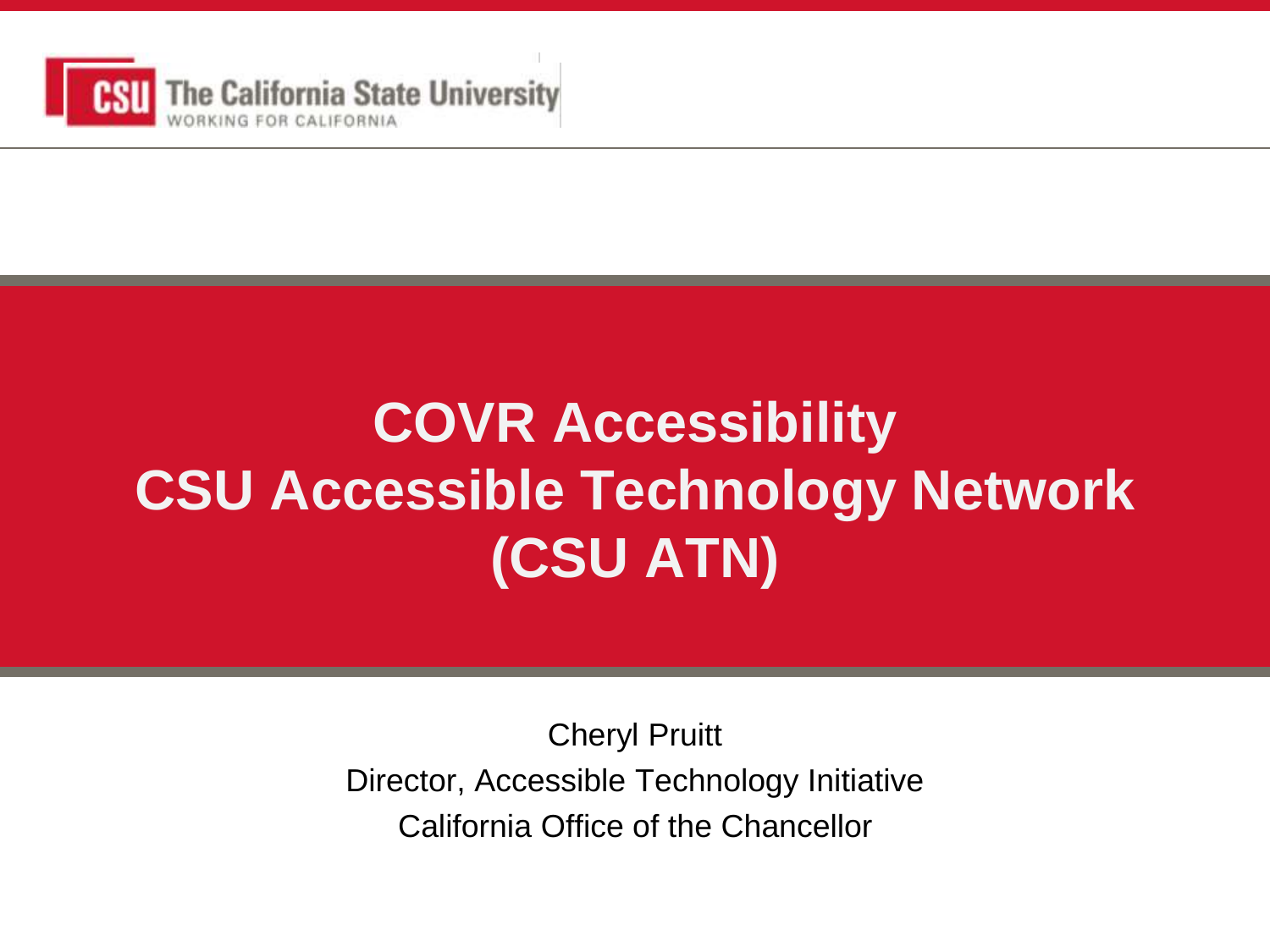

# **Four Principles of Accessibility (POUR)**

- **P**erceivable users must be able to perceive the information being presented (it can't be invisible to all of their senses)
- **O** perable users must be able to operate the interface (the interface cannot require interaction that a user cannot perform)
- **U**nderstandable users must be able to understand the information as well as the operation of the user interface (the content or operation cannot be beyond their understanding)
- Robust Content must be robust enough that it can be interpreted reliably by a wide variety of user agents, including assistive technologies.
	- This means that users must be able to access the content as technologies advance (as technologies and user agents evolve, the content should remain accessible)
- If any of these are not true, users with disabilities will not be able to use the Web.
- World Wide Web Consortium (W3C) :<http://www.w3.org/TR/UNDERSTANDING-WCAG20/intro.html> Web Content Accessibility Guidelines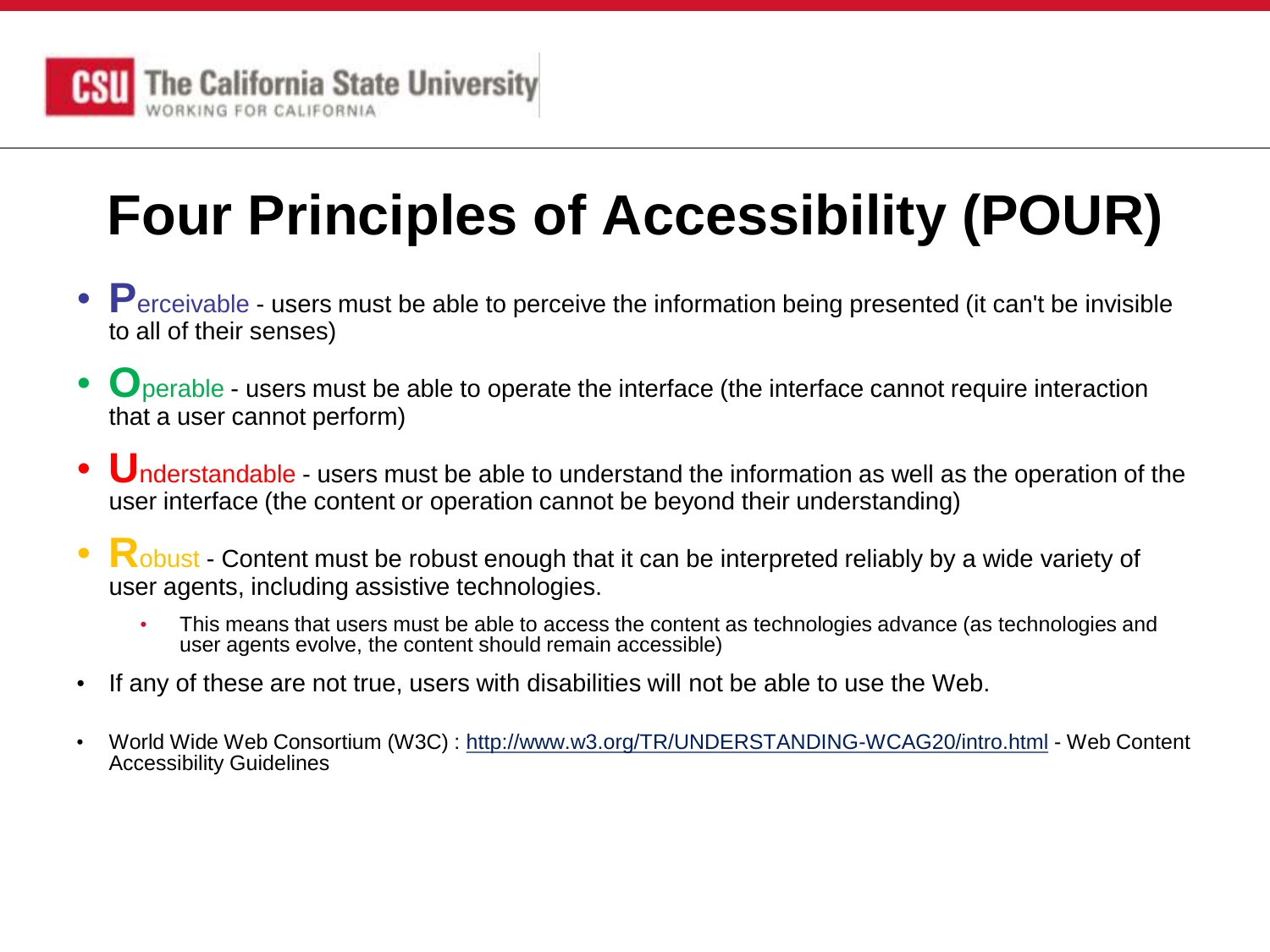

# **COVR Accessibility Features**

- Full support for keyboard-only usage
	- Operable/**R**obust
- Accessible input controls with descriptive text labels
	- Perceivable/Operable/Understandable /**R**obust
- Structural markup (e.g. headings, lists) that clearly conveys page structure, logical grouping of questions, and streamline navigation
	- Understandable
- Text and layout formatted using Cascading Style Sheets (CSS) that allow users to customize its appearance
	- Understandable/**R**obust
- Extensive use of Accessible Rich Internet Applications ([WAI-ARIA](http://www.w3.org/TR/wai-aria/)) to provide robust support for assistive technology
	- Perceivable/Understandable
- Consistent page layout and navigation across pages
	- Understandable
- Clear concise error handling
	- Perceivable /Understandable/Operable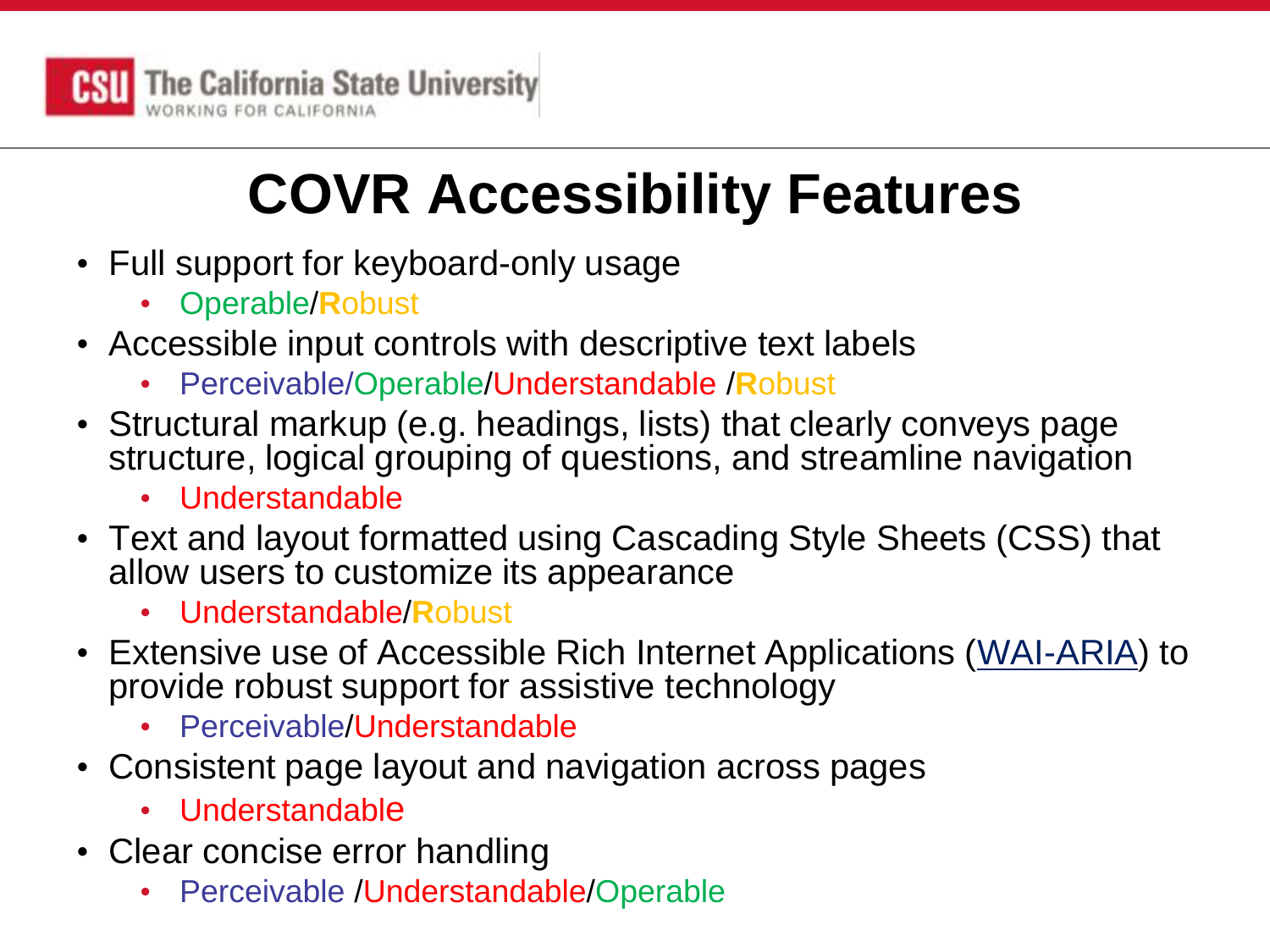

# **COVR Accessibility Features**

- Full support for keyboard-only usage
	- Operable/**R**obust
- Accessible input controls with descriptive text labels
	- Perceivable/Operable/Understandable /**R**obust
- Clear concise error handling
	- Perceivable /Understandable/Operable
- Extensive use of Accessible Rich Internet Applications ([WAI-ARIA](http://www.w3.org/TR/wai-aria/)) to provide robust support for assistive technology
	- Perceivable/Understandable/**R**obust
- Structural markup (e.g. headings, lists) that clearly conveys page structure, logical grouping of questions, and streamline navigation
	- Understandable
- Consistent page layout and navigation across pages
	- Understandable
- Text and layout formatted using Cascading Style Sheets (CSS) that allow users to customize its appearance
	- Understandable/**R**obust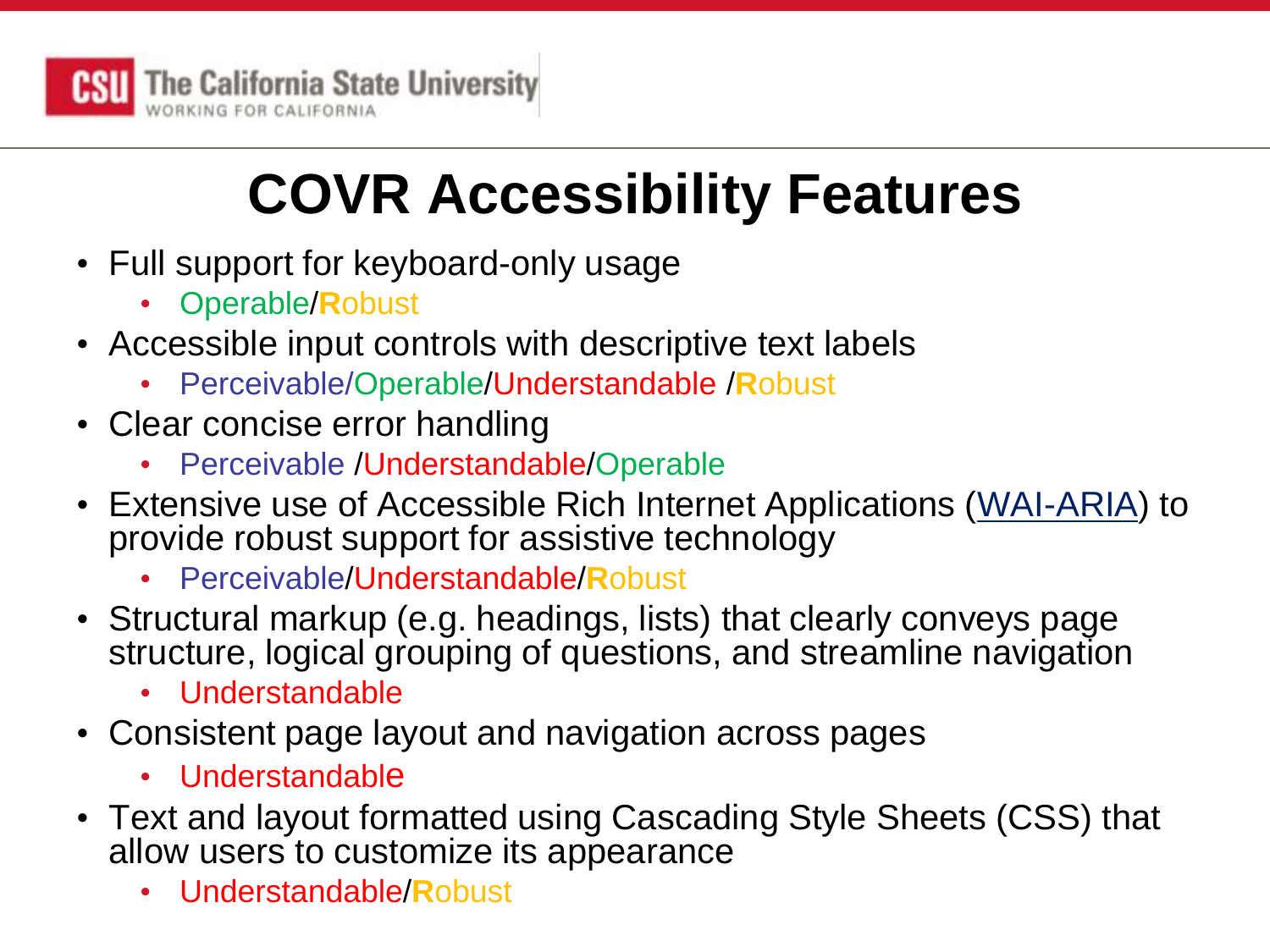

# **Building in Accessibility**

- A Collaborative design and development process where accessibility and usability were considered during each phase of the project
	- Developed accessibility requirements
	- Made recommendations during each phase of the development process
		- Usability
		- Technical Accessibility
	- Conducted accessibility and usability testing throughout the iterative implementation process
		- Standards conformance
		- Assistive technology testing